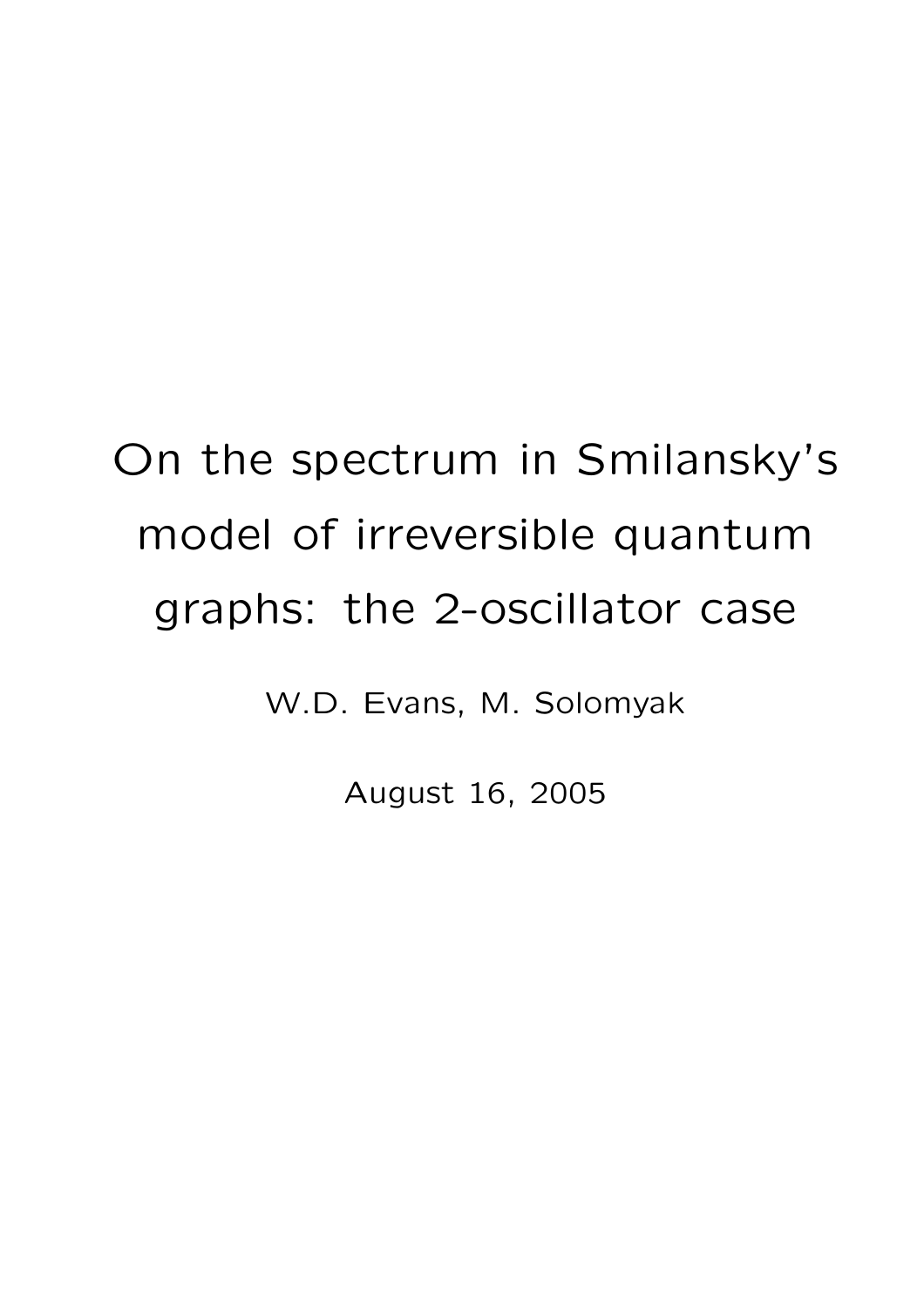- $\star$  Graph  $\Gamma = \mathbb{R}, o_1 = 1, o_2 = -1$
- $\star$  The operator  $A_{\alpha}, \alpha = (\alpha_{+}, \alpha_{-})$
- The differential expression

$$
\mathcal{A}U = \mathcal{A}_{\nu}U = -U''_{x^2} + \frac{1}{2}(-U''_{q^2_+} + q^2_+U) + \frac{1}{2}(-U''_{q^2_-} + q^2_-U)
$$

• Matching conditions:

$$
[U_x'](\pm 1, q_+, q_-) = \alpha_{\pm} q_{\pm} U(\pm 1, q_+, q_-).
$$

• The decomposition  $U \sim \{u_{m,n}\}$ 

$$
U(x, q_+, q_-) = \sum_{m,n \in \mathbb{N}_0} u_{m,n}(x) \chi_m(q_+) \chi_n(q_-),
$$
  
\n
$$
AU \sim \{L_{m,n} u_{m,n}\} \Rightarrow
$$
  
\n
$$
(L_{m,n}u)(x) = -u''(x) + r_{m,n}u(x), \qquad x \neq \pm 1;
$$
  
\n
$$
r_{m,n} = m + n + 1, \qquad m, n \in \mathbb{N}_0.
$$
\n(1)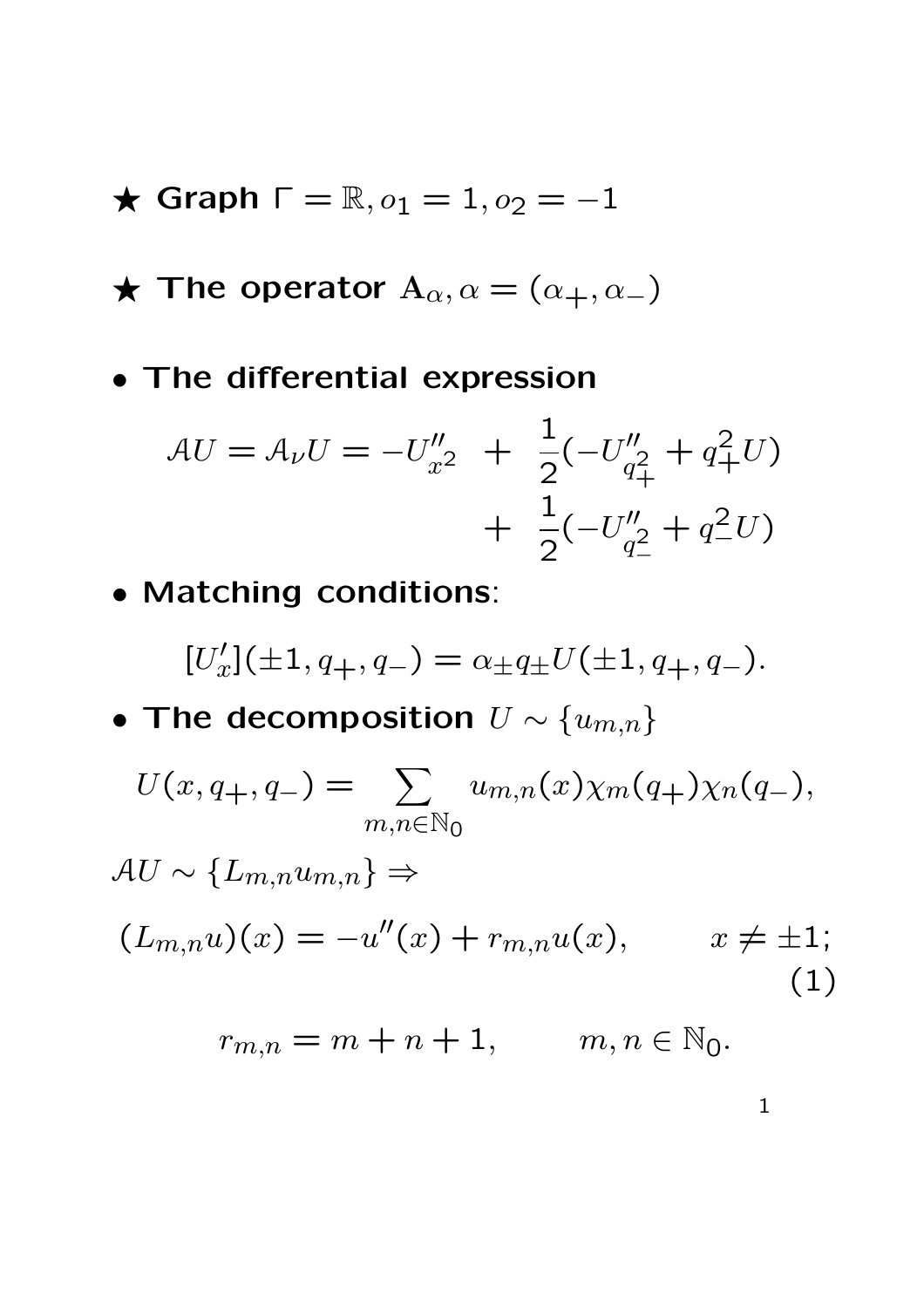#### • Matching conditions at  $x = \pm 1$

$$
[u'_{m,n}](1)
$$
  
=  $\frac{\alpha_+}{\sqrt{2}} \left( \sqrt{m+1} u_{m+1,n}(1) + \sqrt{m} u_{m-1,n}(1) \right);$   
(2)  

$$
[u'_{m,n}](-1)
$$
  
=  $\frac{\alpha_-}{\sqrt{2}} \left( \sqrt{n+1} u_{m,n+1}(-1) + \sqrt{n} u_{m,n-1}(-1) \right)$   
(3)

#### • The domain  $\mathcal{D}_{\alpha}$  of  $\mathbf{A}_{\alpha}$

An element  $U \sim \{u_{m,n}\}\$  lies in  $\mathcal{D}_{\alpha}$  if and only if

1. 
$$
u_{m,n} \in H^1(\mathbb{R})
$$
 for all  $m,n$ .

2. For all  $m, n$  the restriction of  $u_{m,n}$  to each interval  $(-\infty, -1)$ ,  $(-1, 1)$ ,  $(1, \infty)$  lies in  $H^2$ and moreover,

$$
\sum_{m,n}\int_{\mathbb{R}}|L_{m,n}u_{m,n}|^2dx<\infty.
$$

3. The conditions (2) and (3) are satisfied.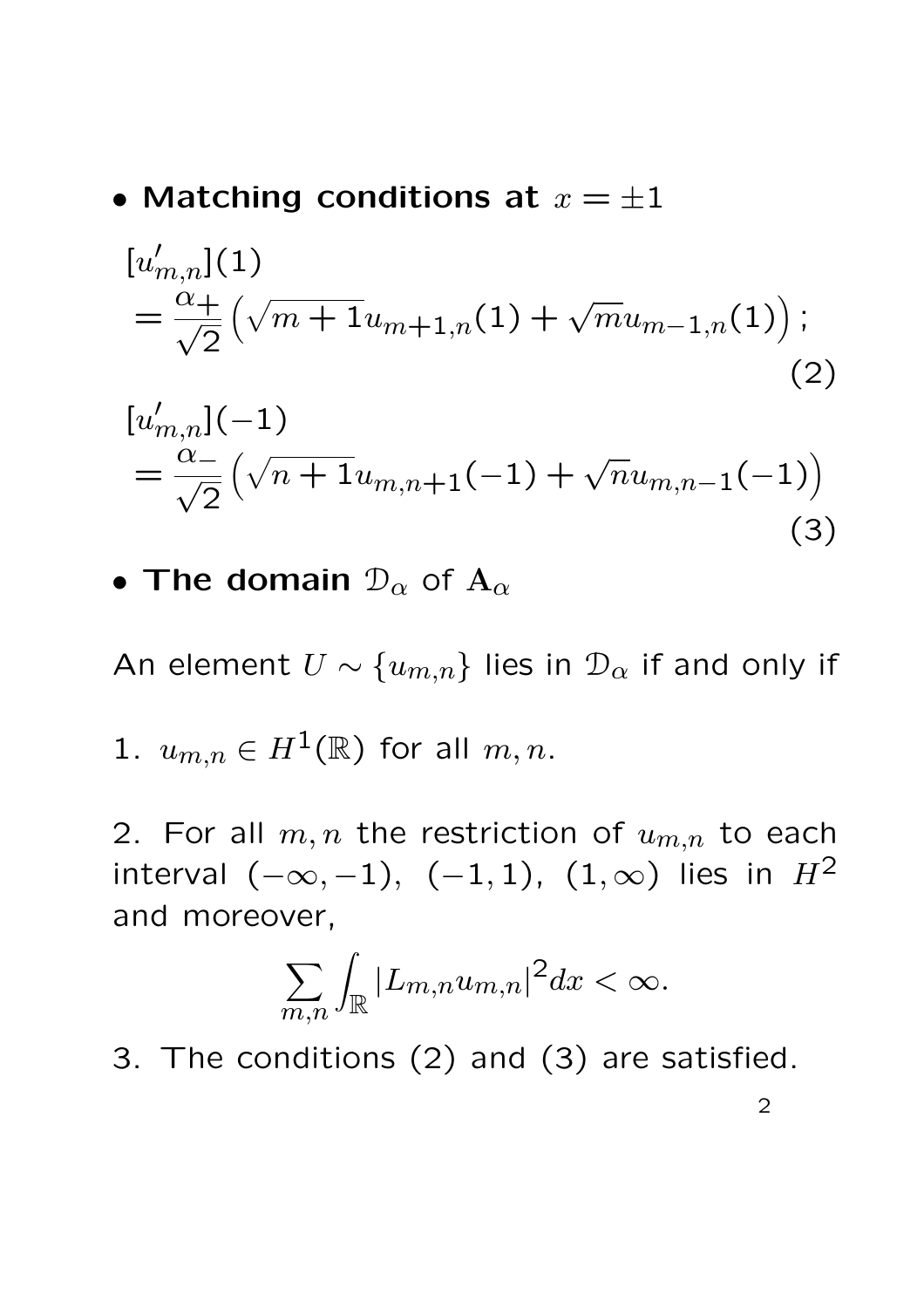$\star$  Theorem 1 For all  $\alpha_+, \alpha_-\geq 0$ ,  $\mathbf{A}_{\alpha}$  is self-adjoint

### $\star$  Theorem 2

1. 
$$
\alpha_{\pm} < \sqrt{2} \Rightarrow \sigma_{a.c}(\mathbf{A}_{\alpha}) = [1, \infty)
$$

2. 
$$
\alpha_+ = \sqrt{2}, \alpha_- < \sqrt{2}
$$
 (or  $\alpha_- = \sqrt{2}, \alpha_+ < \sqrt{2}$ )  
\n $\Rightarrow \sigma_{a.c}(\mathbf{A}_{\alpha}) = [1/2, \infty)$ 

3. 
$$
\alpha_+ = \alpha_- = \sqrt{2} \Rightarrow \sigma_{a.c}(\mathbf{A}_{\alpha}) = [0, \infty)
$$

4. max $(\alpha_+, \alpha_-) >$ √  $\overline{2} \Rightarrow \sigma_{a.c}(\mathrm{A}_\alpha) = \mathbb{R}$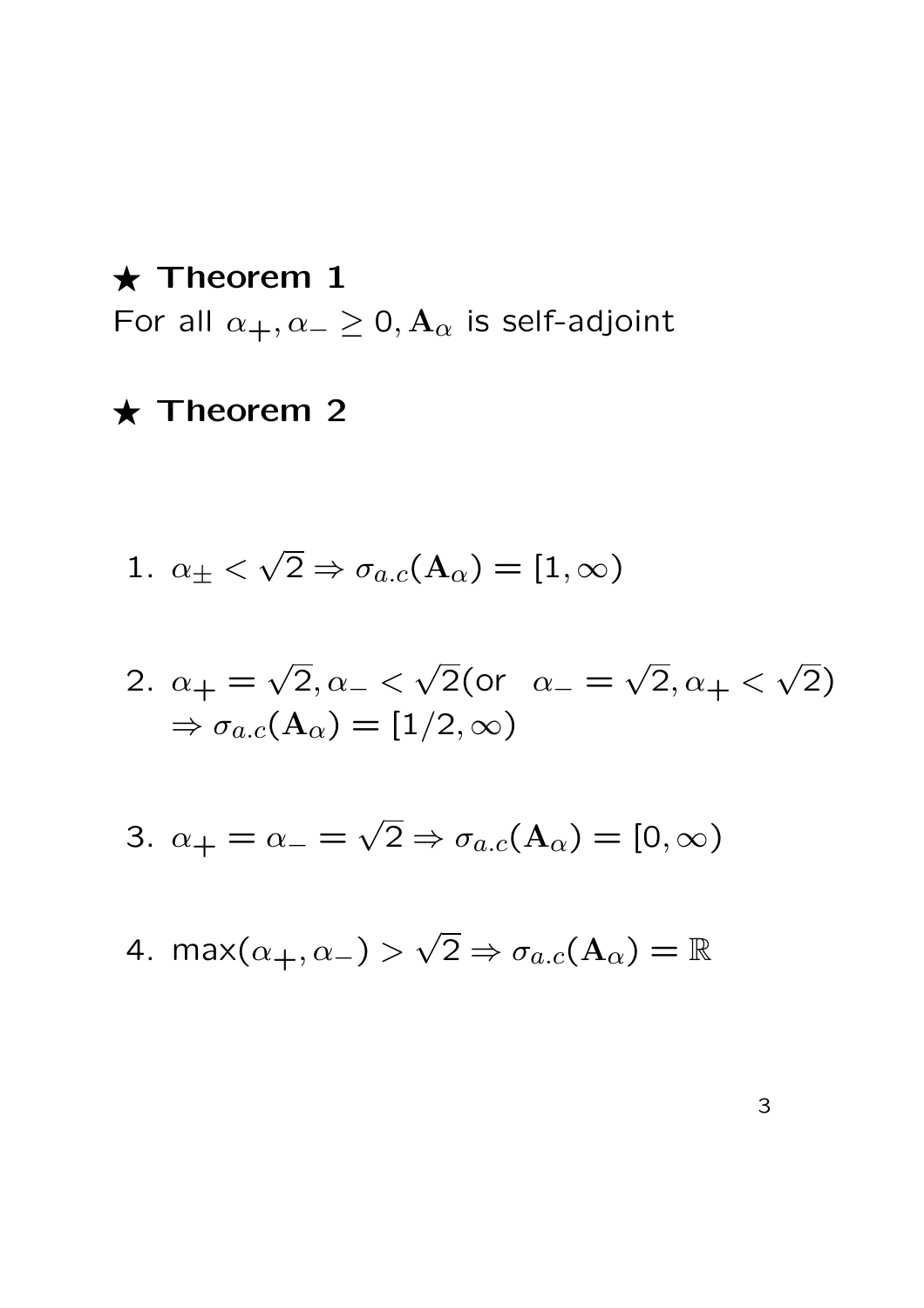#### $\star$  Theorem 3

- 1.  $\alpha_{\pm}$  < √  $\overline{2} \, \Rightarrow \, \mathrm{A}_{\alpha}$  is bounded below and its spectrum in  $(-\infty, 1)$  is non-empty and finite.
- 2. Let

 $\Omega_{\Psi} := \{ (x, y) : \Psi(x) \leq y \leq 1, \quad \Psi(y) \leq x \leq 1 \},$ where

 $\Psi(t) = e^{-\psi(t)}, \quad \psi(t) = o(t^{-1/4}), t \to 0.$ 

Then,

$$
N_{-}(1; A_{\alpha}) \sim \frac{1}{4\sqrt{2}} \sqrt{\frac{\alpha_{+}}{\sqrt{2} - \alpha_{+}}}
$$

$$
+ \frac{1}{4\sqrt{2}} \sqrt{\frac{\alpha_{-}}{\sqrt{2} - \alpha_{-}}}, \qquad (4)
$$

 $\alpha_+ \uparrow \sqrt{2}$ .  $2.$  (5) √ √

uniformly for  $(1{-}\alpha_+/$  $\left|2, 1{-}\alpha_-/\right.$  $(2) \in \Omega_{\Psi}.$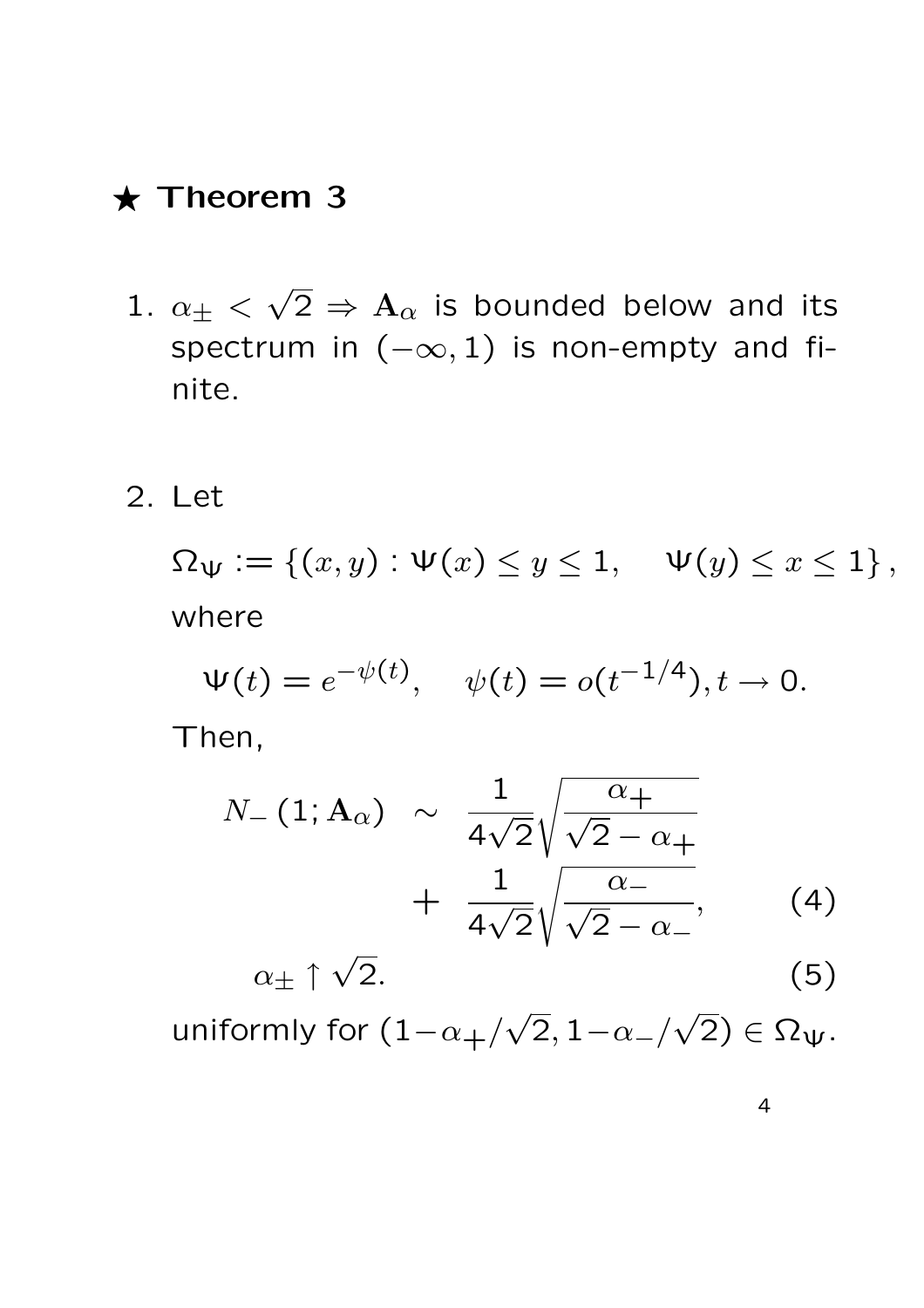## $\star$  Proof of Theorem 1

To prove

$$
\mathbf{A}_{\alpha}V = \Lambda V, \ (\Lambda \in \mathbb{C}_{\pm}) \Rightarrow V = 0
$$

•  $V \sim \{v_{m,n}\}, r_{m,n} = m+n+1,$ 

$$
v_{m,n}(x) = r_{m,n}^{1/4} \{ C_{m,n}^+ \phi_{m,n}^+(x) + C_{m,n}^- \phi_{m,n}^-(x) \}
$$

where  $\{\phi_{m,n}^+, \phi_{m,n}^-\}$  is a basis of  $\mathfrak{F}:=\{v: -v''+\}$  $\zeta^2 v\ =\ 0, v\ \in\ L^2(\mathbb R)\},$  with  $\zeta^2\ =\ r_{m,n}-\Lambda\ =:$  $\zeta_{m,n}^2(\Lambda)$ .

- $\bullet V \in L^2(\mathbb{R}^3) \Leftrightarrow \{C_{m,n}^+, C_{m,n}^-\} \in \ell^2(\mathbb{N}_0^2; \mathbb{C}^2)$
- Matching conditions (2) and (3)  $\Rightarrow$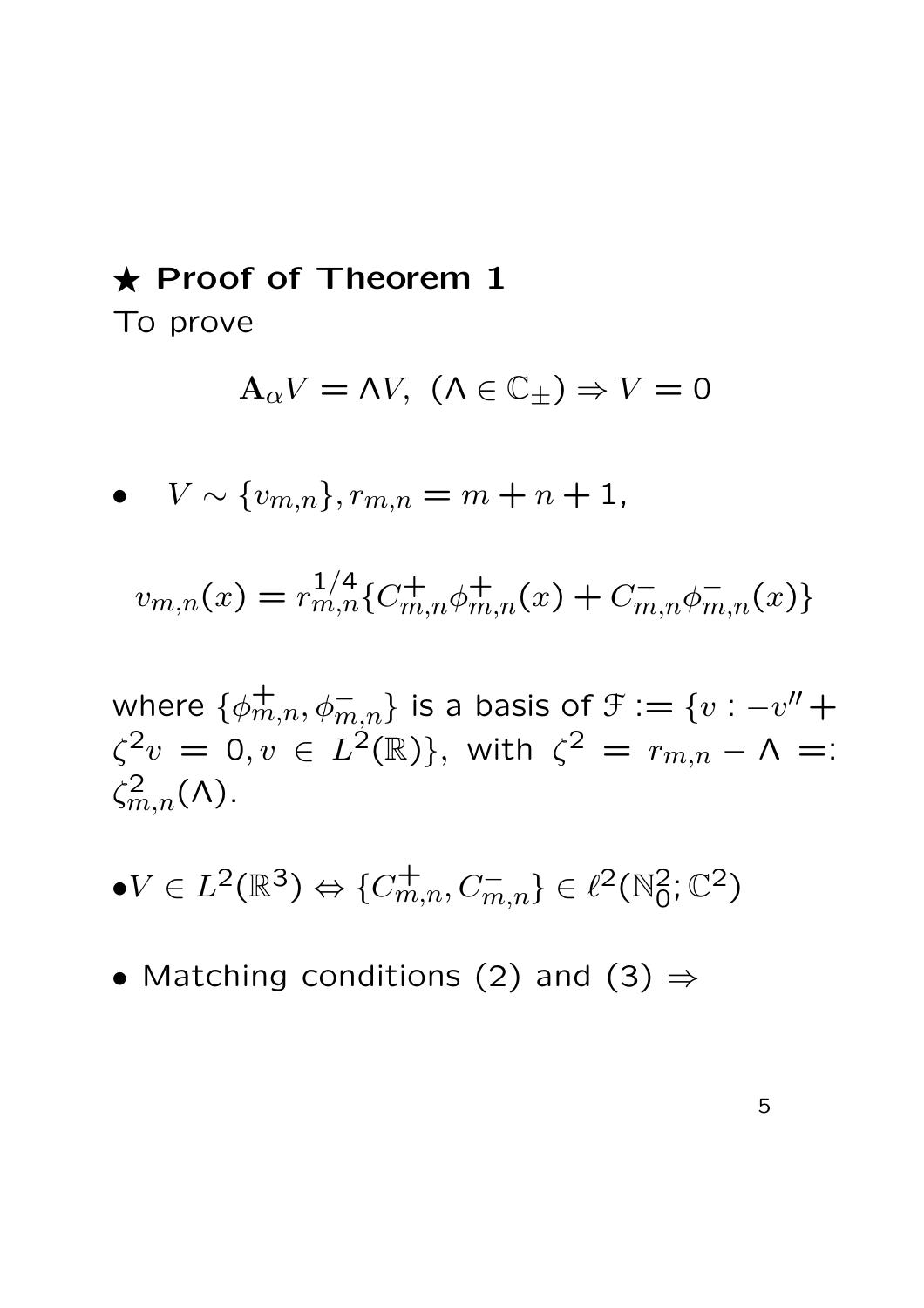$$
q_{m+1,n}^{+} C_{m+1,n}^{+}
$$
  
+ 
$$
\frac{2\mu_{+}p_{m,n}(\Lambda)}{1 - e^{-4\zeta_{m,n}(\Lambda)}} \left( C_{m,n}^{+} - C_{m,n}^{-} e^{-2\zeta_{m,n}(\Lambda)} \right)
$$
  
+ 
$$
q_{m,n}^{+} C_{m-1,n}^{+} = 0,
$$
  

$$
q_{m,n+1}^{-} C_{m,n+1}^{-}
$$
  
+ 
$$
\frac{2\mu_{-}p_{m,n}(\Lambda)}{1 - e^{-4\zeta_{m,n}(\Lambda)}} \left( C_{m,n}^{-} - C_{m,n}^{+} e^{-2\zeta_{m,n}(\Lambda)} \right)
$$
  
+ 
$$
q_{m,n}^{-} C_{m,n-1}^{-} = 0
$$

where

$$
q_{m,n}^{+} = m^{1/2} r_{m,n}^{1/4} r_{m-1,n}^{1/4},
$$
  
\n
$$
q_{m,n}^{-} = n^{1/2} r_{m,n}^{1/4} r_{m,n-1}^{1/4};
$$
  
\n
$$
p_{m,n}(\Lambda) = \zeta_{m,n}(\Lambda) r_{m,n}^{1/2}.
$$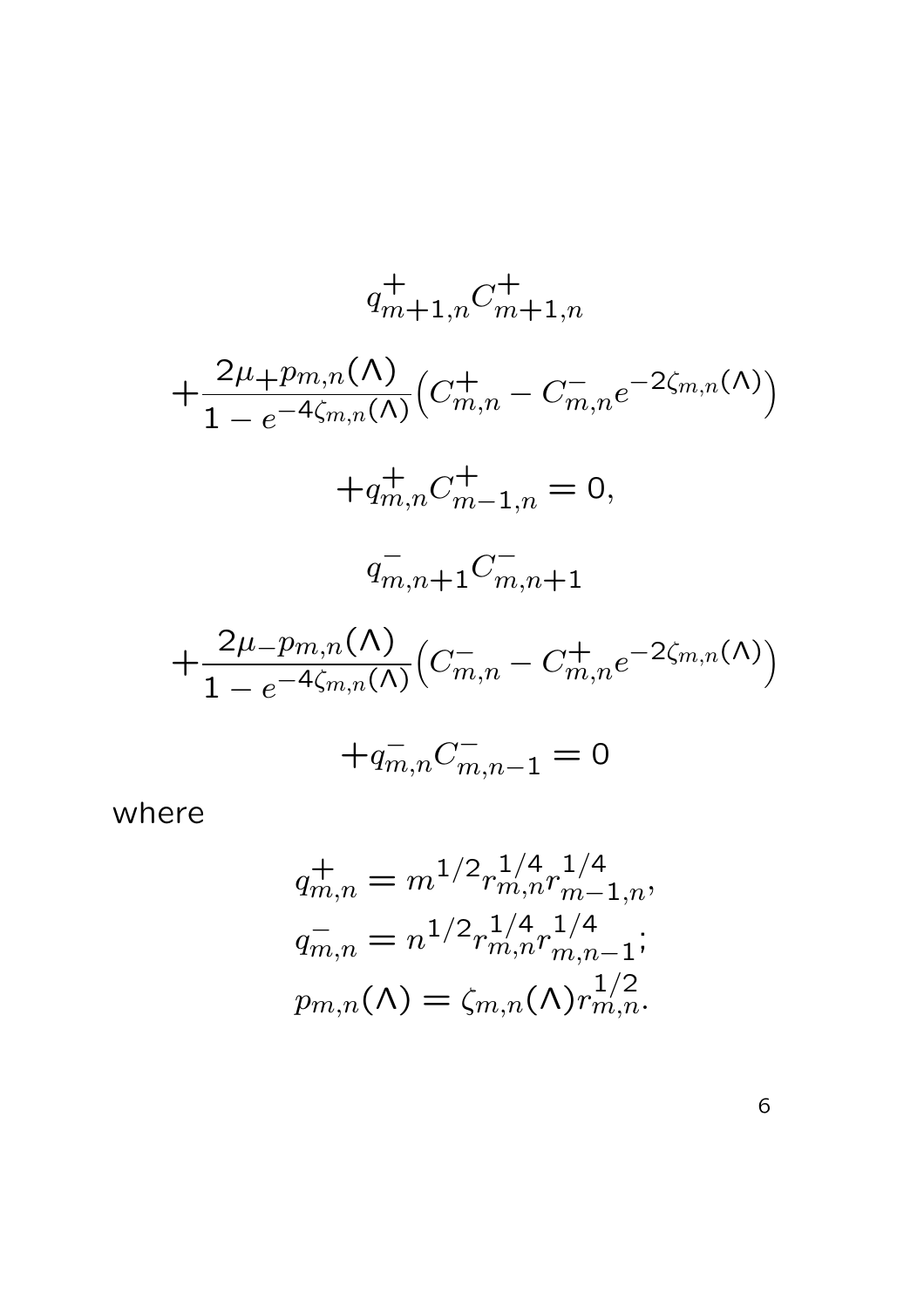• Let  $\mathcal{R}(\Lambda)$  be the infinite matrix which corresponds to this system and  $\mathcal{R}'(\Lambda)$  that for the system with exponential terms removed (operators in  $\ell^2(\mathbb{N}_0^2;\mathbb{C}^2)$ ).

\n- \n
$$
\mathcal{R}'(\Lambda) = \sum_{n} \theta \partial_{n}^{+}(\Lambda) \oplus \sum_{m} \theta \partial_{m}^{-}(\Lambda)
$$
\n
$$
\partial_{k}^{\pm} \text{ Jacobi matrices}
$$
\n
$$
\|\partial_{k}^{\pm}(i\tau)^{-1}\| \leq (c\sqrt{|\tau|})^{-1}
$$
\n
$$
\Rightarrow \|\mathcal{R}'(i\tau)^{-1}\| \leq (c\sqrt{|\tau|})^{-1}
$$
\n
\n- \n
$$
\mathcal{R}(i\tau) = \mathcal{R}'(i\tau) + \mathcal{N}(i\tau)
$$
\n
$$
\mathcal{N}(i\tau) \text{ block-diagonal, } \|\mathcal{N}(i\tau)\| \leq C(\tau_0), |\tau| \geq \tau_0.
$$
\n
\n

• For  $|\tau|$  large enough,  $\mathcal{R}(i\tau)$  has a bounded inverse

$$
\Rightarrow V=0.
$$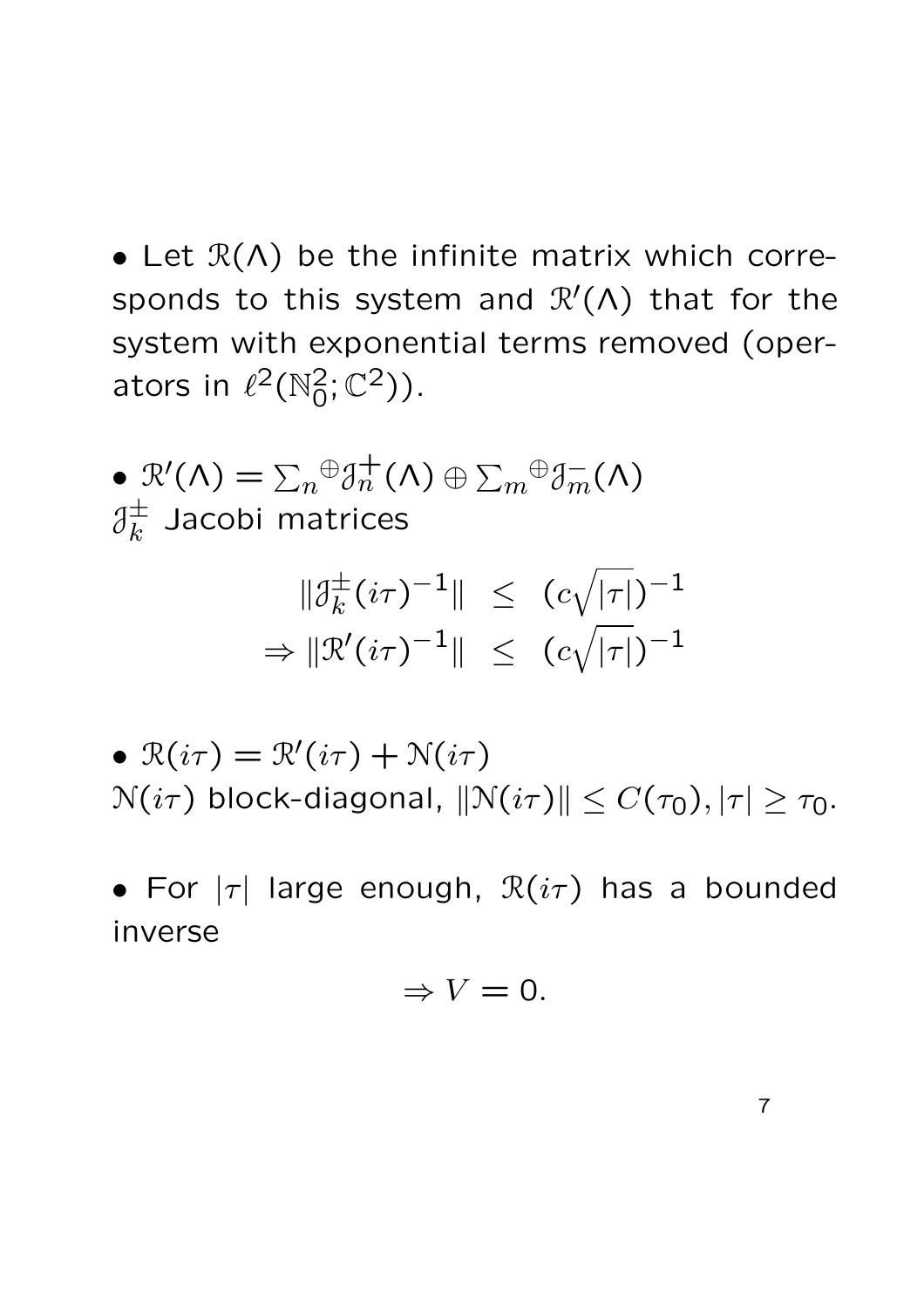#### $\star$  Proof of Theorem 2

• The operator  $\mathbf{A}_{\alpha}^o$ 

$$
\mathbf{A}_\alpha^o := \mathbf{A}_{\alpha+}^+ \oplus \mathbf{A}_{\alpha-}^-
$$

$$
\mathbf{A}_{\alpha_{+}}^{+} = \sum_{n \in \mathbb{N}_{0}} \mathcal{A}_{\mathbb{R}_{+}; \alpha_{+}} + n + 1/2 ,
$$

$$
\mathbf{A}_{\alpha_{-}}^{-} = \sum_{m \in \mathbb{N}_{0}} \mathcal{A}_{\mathbb{R}_{-}; \alpha_{-}} + m + 1/2 .
$$

 ${\rm A}_{{\mathbb R}_+;\alpha_+}$  one-oscillator operator on  ${\mathbb R}_+$  with matching condition at  $o_1 = 1$  and Dirichlet condition at 0; similarly for  $\mathbf{A}_{\mathbb{R}_-;\alpha_-}.$ 

 $\bullet \,\, (\mathrm{A \alpha-\Lambda})^{-3}-(\mathrm{A}_{\alpha}-\mathrm{A})^{-3}\in \mathfrak{S}_1$ 

• Complete isometric wave operators exist for  $(\mathbf{A}_\alpha, \mathbf{A}_\alpha^o)$  and  $(\mathbf{A}_\alpha^o, \mathbf{A}_\alpha)$ 

• Absolutely continuous parts of  $\mathbf{A}_{\alpha}$  and  $\mathbf{A}_{a}^{o}$ unitarily equivalent  $\Rightarrow$  Theorem 2.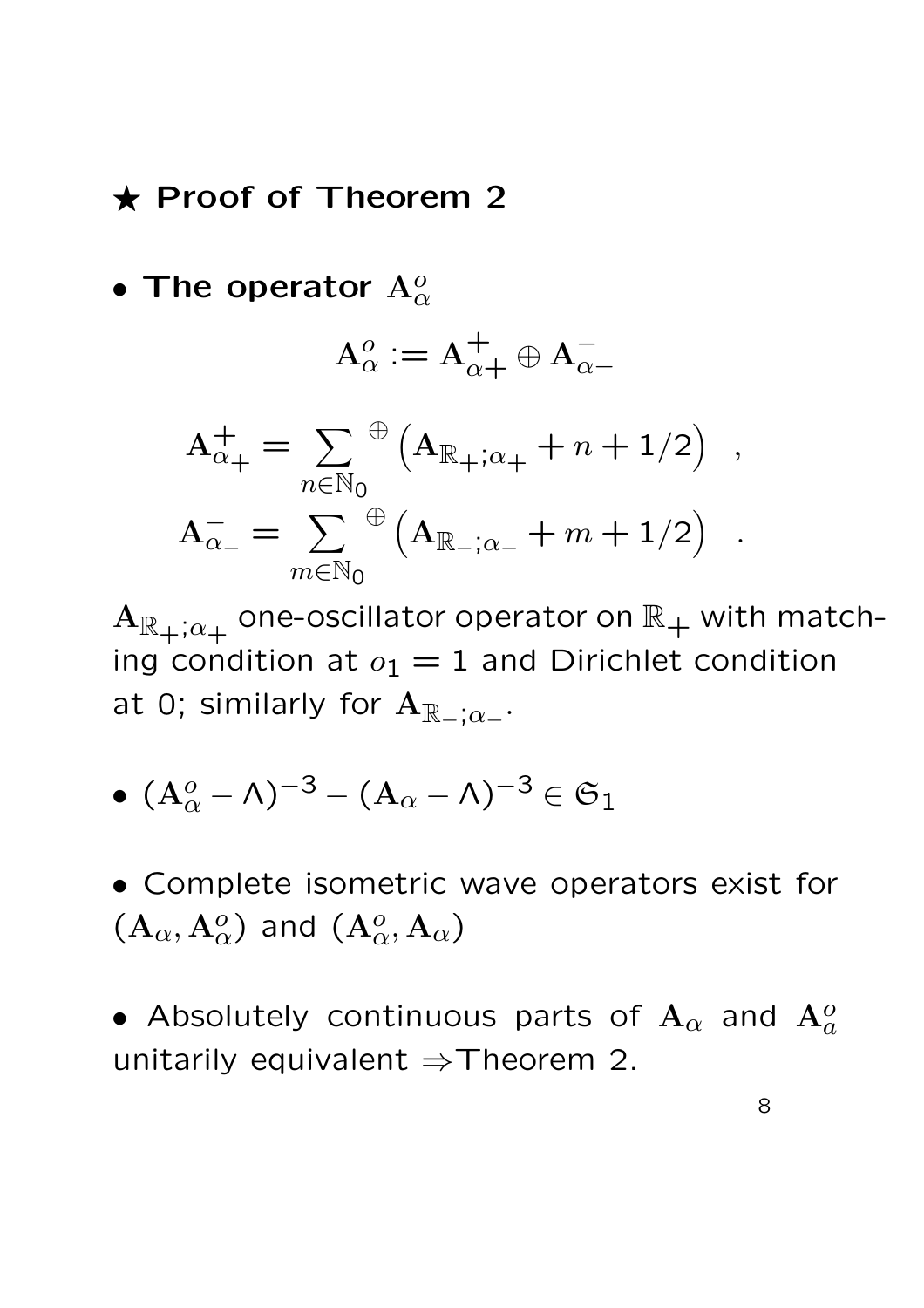## $\star$  Proof of Theorem 3

## • Quadratic form

$$
a_{\alpha}[U] = a[U] + \alpha_{+}b_{+}[U] + \alpha_{-}b_{-}[U],
$$
  
where, for  $U \sim \{u_{m,n}\},$   

$$
a[U] = \sum_{m,n \in \mathbb{N}_{0}} \int_{\mathbb{R}} \left( |u'_{m,n}(x)|^{2} + r_{m,n}|u_{m,n}|^{2} \right) dx,
$$

$$
b_{+}[U] = \text{Re} \sum_{m,n \in \mathbb{N}_{0}} \sqrt{2m} u_{m,n}(1) \overline{u_{m-1,n}(1)},
$$

$$
b_{-}[U] = \text{Re} \sum_{m,n \in \mathbb{N}_{0}} \sqrt{2n} u_{m,n}(-1) \overline{u_{m,n-1}(-1)}.
$$

$$
\bullet \alpha_{\pm} \leq \sqrt{2} \Rightarrow
$$

$$
|\alpha_{+}b_{+}[U] + \alpha_{-}b_{-}[U]| \leq a[U] + k||U||_{\mathfrak{H}}^{2}
$$

$$
\alpha_{\pm} < \sqrt{2} \Rightarrow a_{\alpha} \quad \text{closed}
$$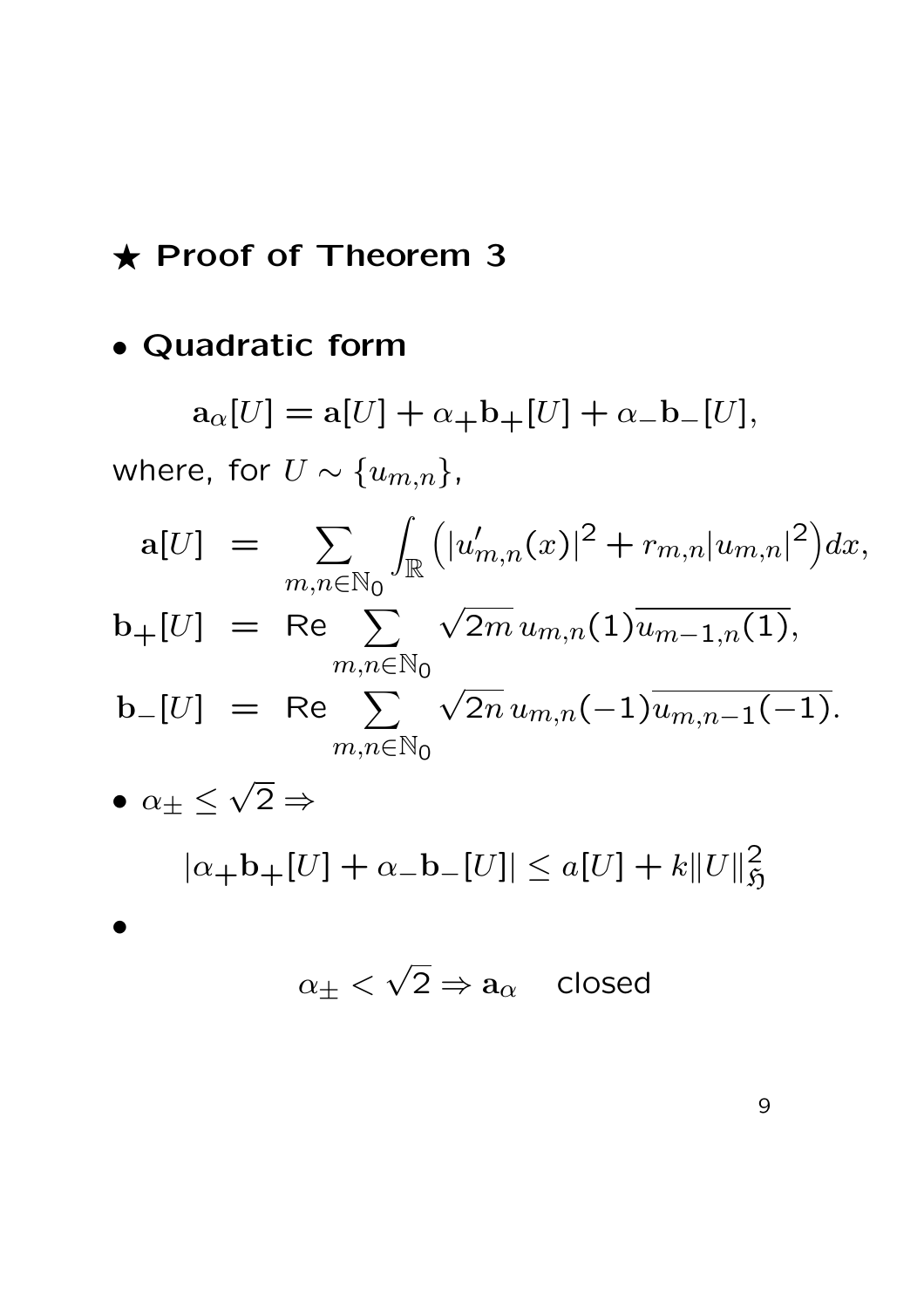# •  $\sigma(A_\alpha) \cap (-\infty, 1)$  finite and non-empty

Let  $\mathbf{A}_\alpha^{(L)}$  be the operator associated with  $\mathbf{a}_\alpha$ on

$$
\mathbf{d}^{(L)} = \{ U \sim \{u_{m,n}\} : u_{m,n}(\pm 1) = 0, m+n \leq L \}
$$

$$
A_{\alpha}^{(L)} = A_{\alpha}^{(L,-)} \oplus A_{\alpha}^{(L,+)} \text{ where}
$$

$$
A_{\alpha}^{(L,-)} = \sum_{m+n \leq L}^{\oplus} \left( -\frac{d^2}{dx^2} + m + n + 1 \right),
$$

$$
\sigma(A_{\alpha}^{(L,-)}) = \sigma_{a.c}(A_{\alpha}^{(L,-)}) = [1, \infty)
$$
and for any  $\lambda_0 > 0$ ,
$$
A_{\alpha}^{(L,+)} \geq \lambda_0.
$$

Thus

$$
\sigma(\mathrm{A}^{(L)}_{\alpha}) = [1, \infty); \quad \sigma_{a.c}(\mathrm{A}^{(L)}_{\alpha}) \supseteq [1, \lambda_0)
$$

 $\mathrm{d}^{(L)}$  has finite co-dimension in  $\mathrm{d} \Rightarrow$  resolvents of  $\mathbf{A}_\alpha, \mathbf{A}_\alpha^{(L)}$  differ by a finite rank operator.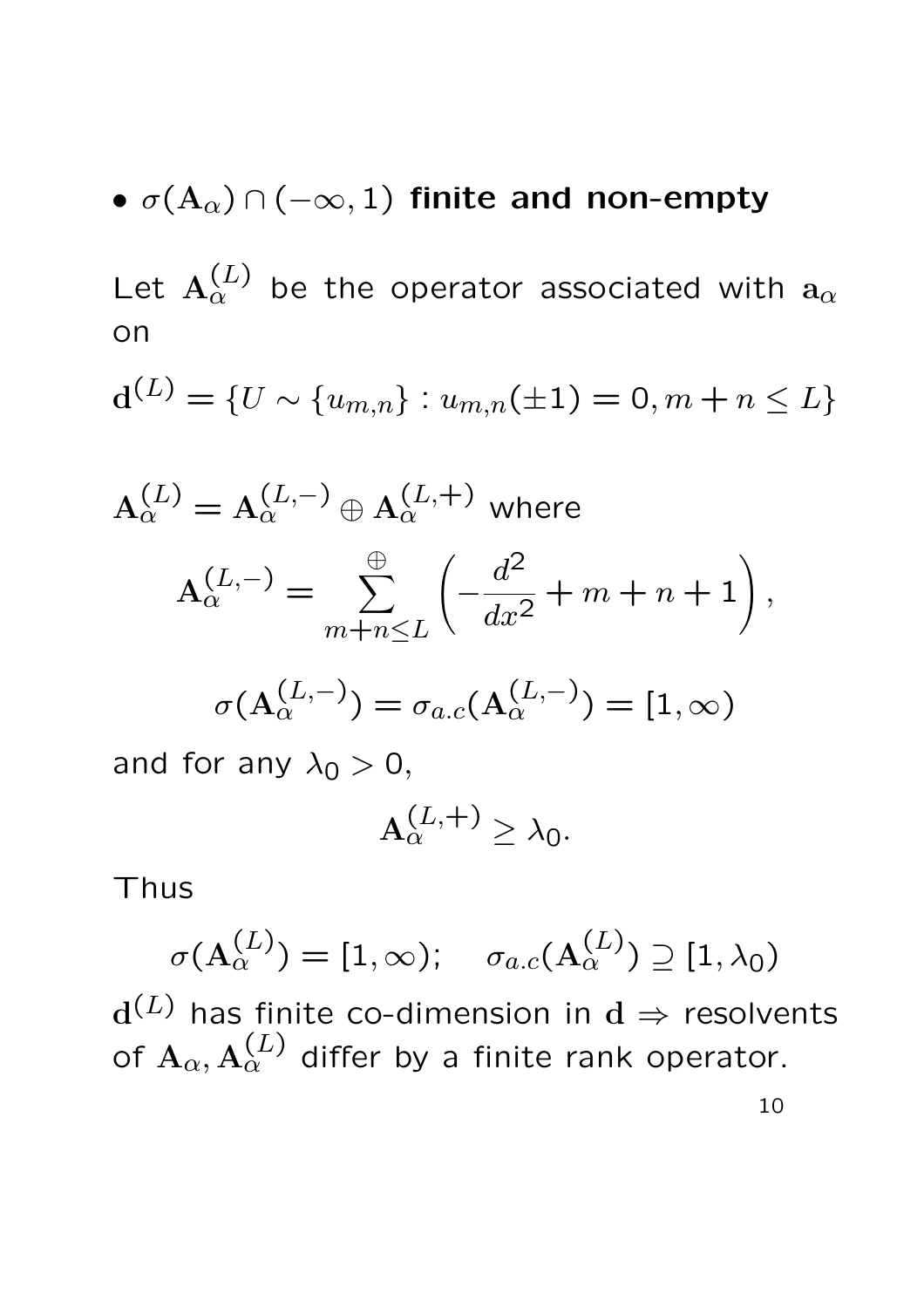#### • Removing the component  $u_{0,0}$

Let

•

$$
\mathcal{H}^0 := \{ U \sim \{u_{m,n}\} : u_{0,0} = 0 \}
$$

and denote corresponding forms and operators by  $\mathbf{a}_{\alpha}^0, \mathbf{A}_{\alpha}^0, \cdots$ 

$$
0\leq \mathit{N}_{-}(1;\mathbf{A}_{\alpha})-\mathit{N}_{-}(1;\mathbf{A}_{\alpha}^{0})\leq 2
$$

• Let  $\mathbf{B}_{\alpha}$  be the bounded operator in  $d^{\mathsf{O}}$  associated with  $\alpha_+b_+ + \alpha_-b_-$  and  $\mathfrak{F} := \sum^{\oplus} \mathfrak{F}_{\sqrt{m+n}}$ . We have  $\mathfrak{F}^{\perp} \subset$  ker  $\mathrm{\mathbf{B}}_{\alpha}$  and we can restrict attention to  $\mathfrak{F}.$  Bounded operators  $B'_{\pm}$  are defined on  $\ell^2(\mathbb{N}_0^2\setminus\{0,0\})$  such that

•

$$
N_{-}(1; \mathbf{A}_{\alpha}^{0}) = N_{+}(1; -\alpha_{+} \mathbf{B}'_{+} - \alpha_{-} \mathbf{B}'_{-})
$$